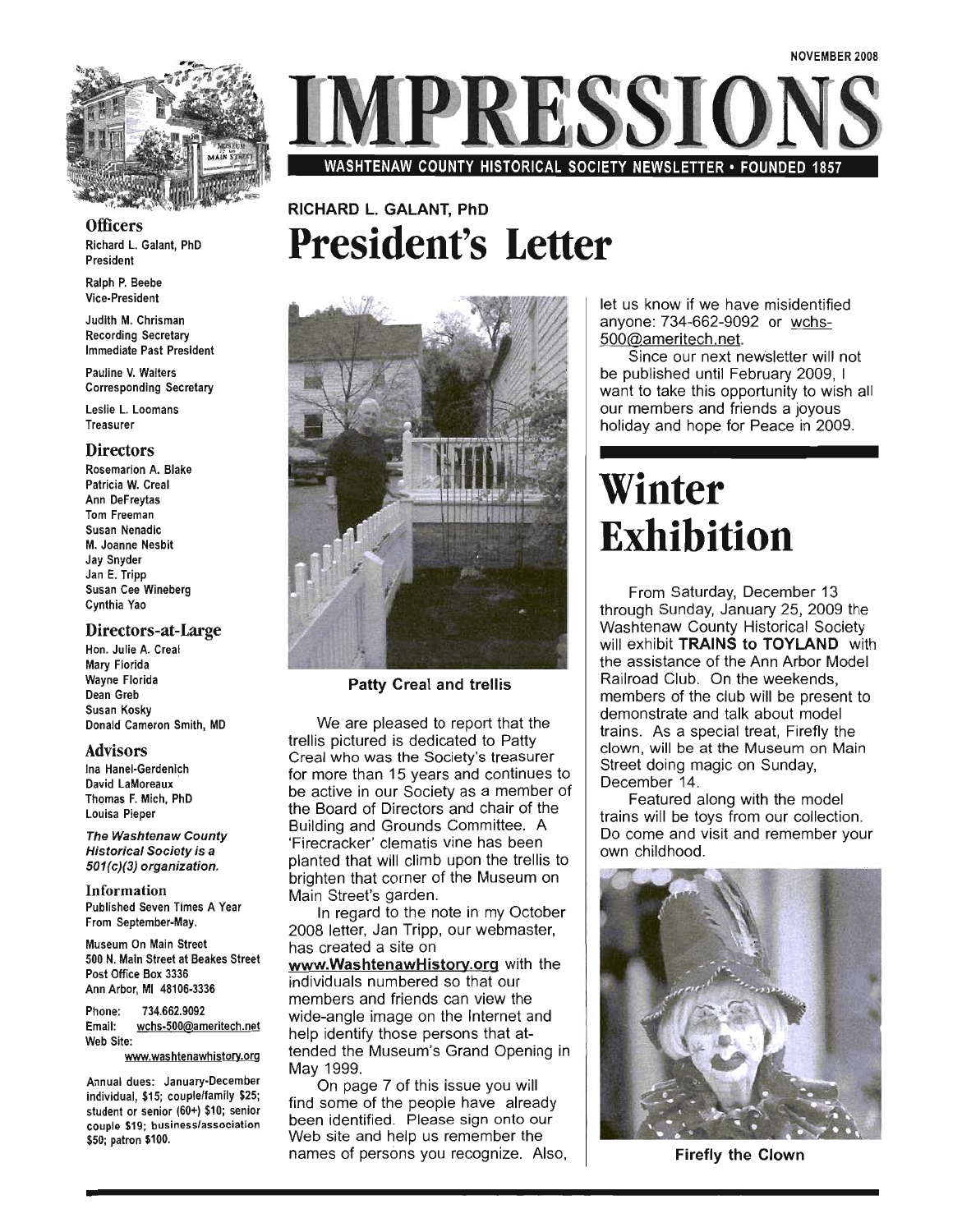### **JOHN RUSSELL The Fox Gravel Pit:** *Ancient Botany* **&** *Geology*

On Sunday, October 19, 2008 about 45 members and guests of the Society, gathered at the Washtenaw County Resource Center Library which is a part of the Washtenaw County Service Center at the corner of Washtenaw Avenue and Hogback Road.

A former gravel pit is not most people's image of a natural feature to be protected. But this is not just any gravel pit. Long recognized locally as a prime location to study ancient geology and botany, the Scio Township site contains numerous glacier-transported boulders, layers of rock with fossils and a mix of plant life giving insight into the Ice Age.

The pit and adjacent land - a total of 49 acres - have been purchased by the Washtenaw County Natural Areas Preservation Program, along with Scio Township and the Ann Arbor Green Belt. The county Parks and Recreation Commission, which holds title to the land, paid half the \$771 ,000 purchase price. Scio Township and the Green Belt each paid one quarter of the cost.

The site, located off Peters Road, will be called the Fox Science Preserve, after the couple who previously owned the land. "It portrays a really nice possibility of what the entire Ann Arbor area might have looked like 12,000 years ago," said John Russell, a retired Ann Arbor Public Schools science teacher and member of the Natural Areas Technical Advisory Committee, which recommended buying the land.

Over the years, Russell has taken thousands of students on field trips to the pit. He says the former gravel pit provides a unique opportunity to study geology and botany, especially how plant succession evolved after the most recent glacier



Some of the striking features that remain are our Great Lakes, beaches, gravel deposits, waterfalls, hills and valleys, and inland lakes. John Russell drinks water from one of the lakes.



receded about 12,000 years ago.

Glacial ice advanced over the Ann Arbor area at least four times, each time leaving features that

This lakeshore shows sand and gravel deposits, with the characteristic ripple marks left by winds off the water.

remain to this day. Glaciologists can identify and trace these features back to time of their formation.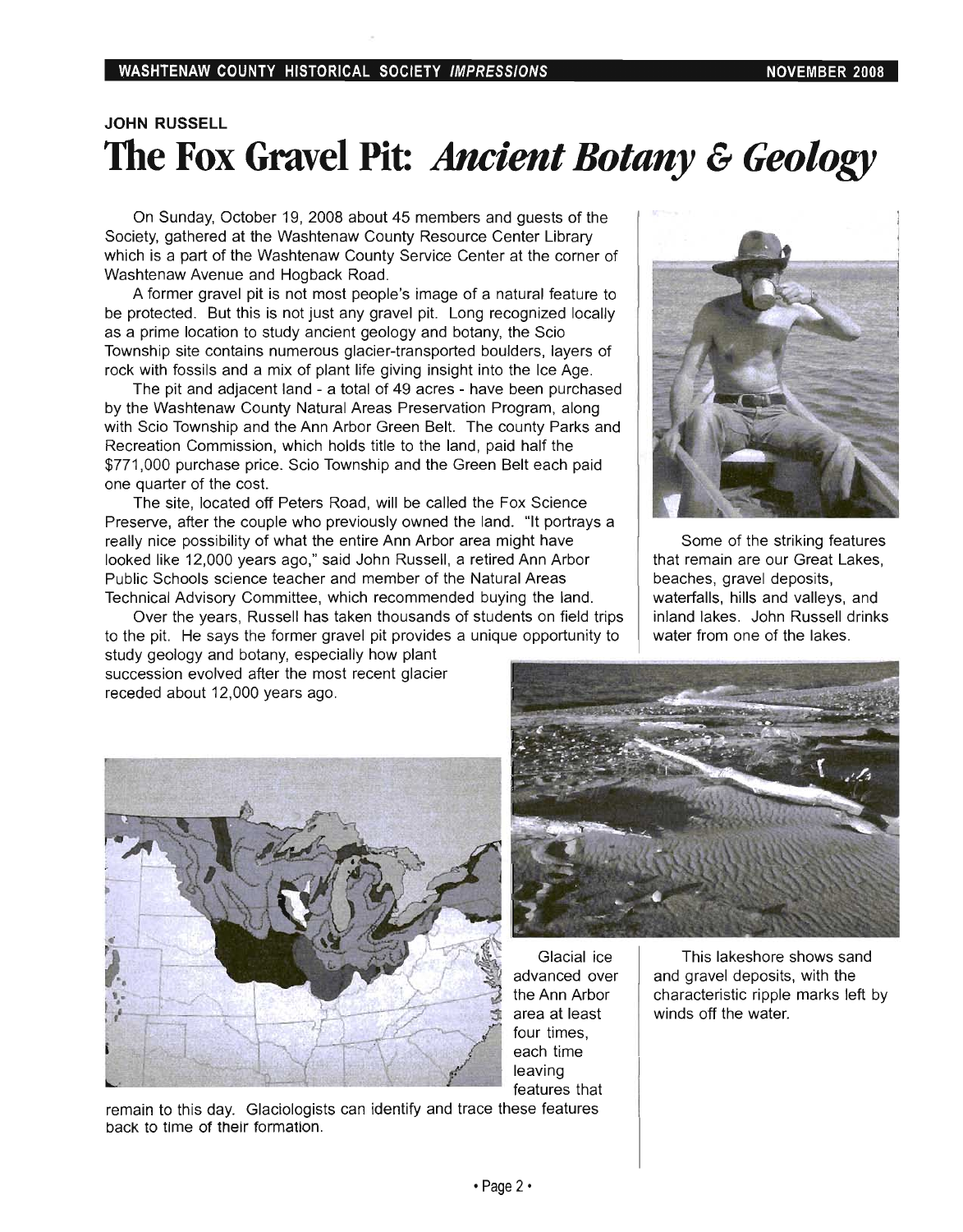#### **WASHTENAW COUNTY HISTORICAL SOCIETY IMPRESSIONS NOVEMBER 2008**



The watershed of the Huron River, outlined in black, shows a large area to the northwest of Ann Arbor, of hills and valleys that today provide mostly recreation and agriculture. To the southeast, the river channel is narrow and adds little volume on its way to Lake Erie which lies today in the basin of Glacial Lake Maumee.



The Fox Gravel Pit, off Peters Road near Zeeb Road and Huron River Drive, shown in this 1970 aerial, was created from outwash left by rushing glacial meltwater. Many such deposits dot the Washtenaw County landscape.

The Huron River is an old glacial stream that may have looked like this 14,000 years ago.



Ice moved into the Lake Michigan Basin, Saginaw Bay, and the Erie Basin. Ice in our immediate area approached from the southeast, forming the Fort Wayne Moraine and the Defiance Moraine, between which the downtown of Ann Arbor lies on outwash deposits.

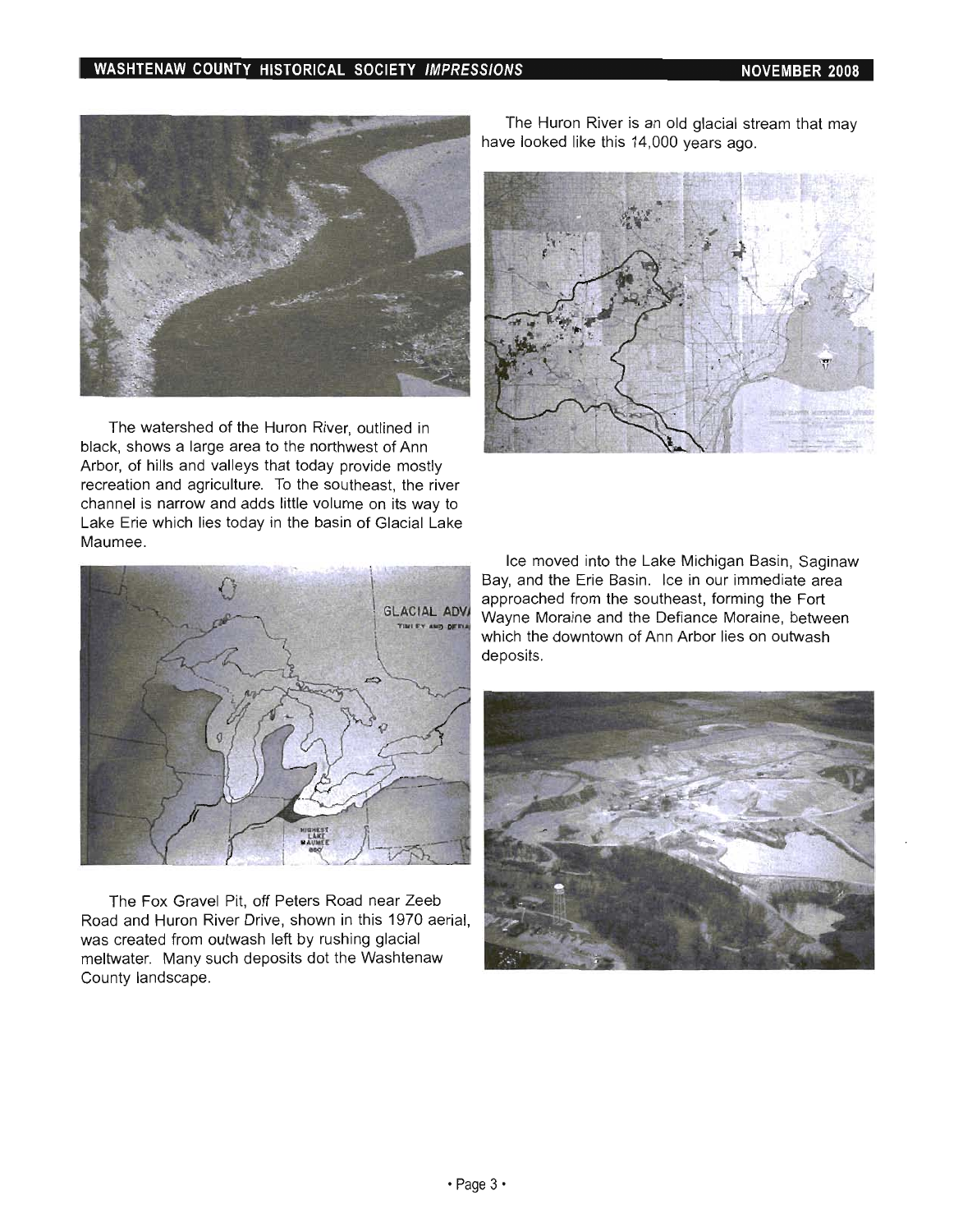#### WASHTENAW COUNTY HISTORICAL SOCIETY IMPRESSIONS NOWEMBER 2008

Today the pit has begun to be colonized by plants which are specialists in deriving nutrients from very sterile soils, the same type of soils that remained after the glacial ice melted away. Thus the Fox Pit today simulates the post-glacial environment.



Cutaway views of the pit walls show alternating strata of cross-bedded sands, gravels, and cobblestones. These layers are identical to those we can see today on our glacial lake shores.



"Desert Pavement" on the pit bottom today resembles the cobblestone beaches of lakeshores long past. They are colonized by nitrogen-fixing algae Nostoc. and other plants specializing in the colonization of these nitrogen-poor soils.

This huge boulder was brought to this location by the ice sheet. Boulders like this are called "erratics" as they show up randomly in areas that have been glaciated. The material in the boulder is "Gowganda Tillite" a metamorphic form of glacial till from the Earth's first glaciation 2.3 billion years ago.



Cobblestone "pavement" is sparsely covered by algae, mosses, and grasses.



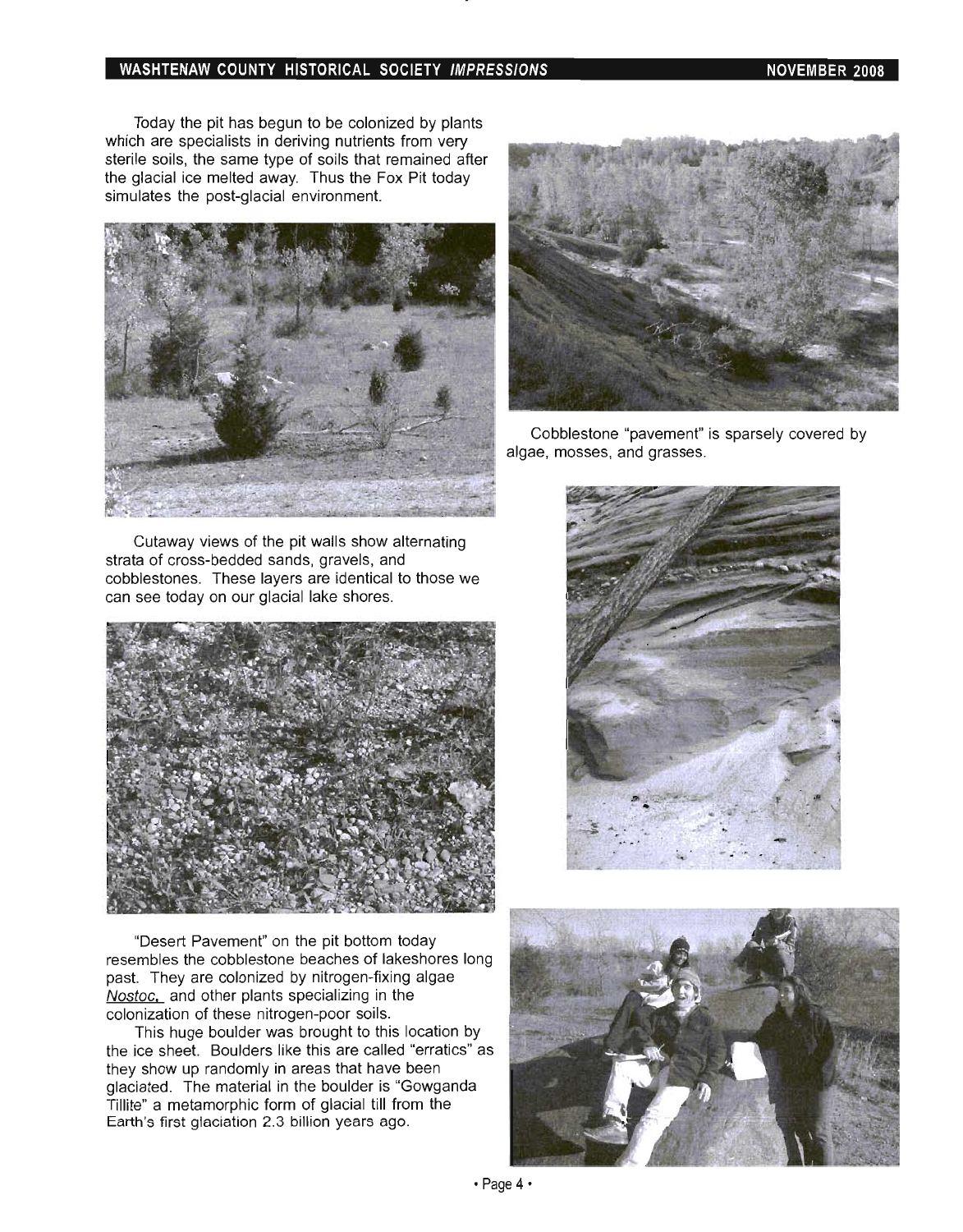

This little upright Juniper, whose berry-like cone was probably carried to this spot in the intestine of a bird, is another pioneer species beginning the vegetation of the area.



About seven species of Goldenrod are found in this pit, making it a very colorful area in the fall.



Fox Gravel Pit and spoke at length about the project. Those present were very interested in the display and interacted at length.

A micrograph of the blue-green Nostoc shows what inhabits the pit bottom. This alga lives in flat thallus-like colonies in habitats such as this. It also grows in water in spherical floating colonies. It is able to fix nitrogen into a form usable by other organisms.



Little Bluestem grass seeds are blown about by the wind which explains why this species is able to colonize sterile and remote areas like this. Several species of Bluestem are found in the Fox Pit. Other prairie grasses are also here, along with other forbs (flowering plants) often found in prairies.



Eventually we predict that beech and maple may colonize this area, but this will take a very long time, for soil will first have to be created by centuries of weathering and enrichment, since the parent material is so sterile and nitrogen-poor. One of the exciting aspects of this pit is our ability to demonstrate primary plant succession here. It is one of the very few places where ecologists can see this process of community development.

John Russell brought a collection of rocks from the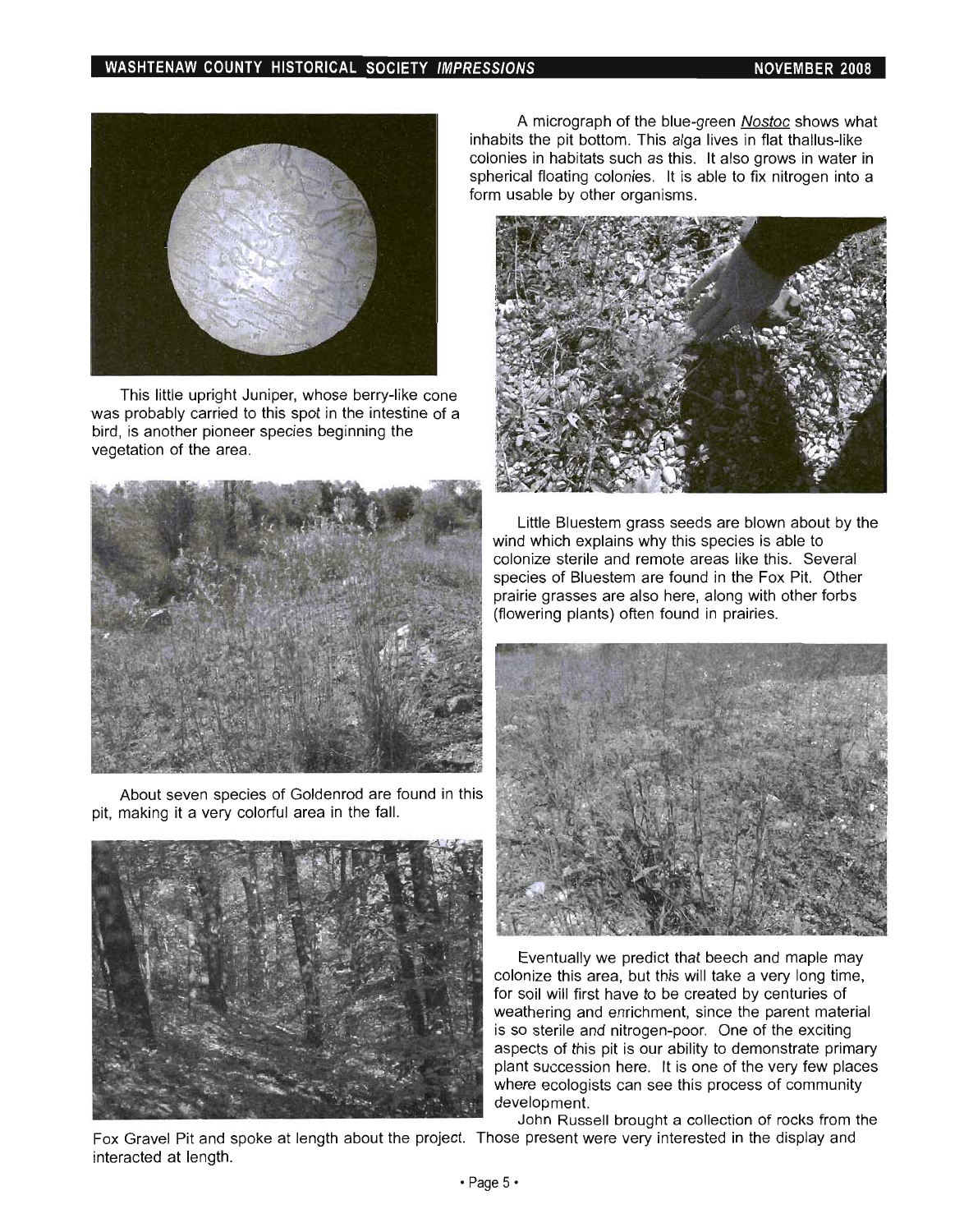# **Upcoming Events**

#### COBBLESTONE FARM

2781 Packard Road, Ann Arbor 48108· (734) 994-2928

#### COUNTRY CHRISTMAS at COBBLESTONE FARM MUSEUM

Sunday, December 7, Noon - 4 PM \$1 .50 kids, \$3 adults, \$7 family.

Celebrate Yuletide at this historic home with music and holiday baking.

Live dulcimer music with the Village Strings

Cooking on wood stove / Animals in the barnyard Commemorate Pearl Harbor Day with a 1940's Christmas exhibit.

#### KEMPF HOUSE MUSEUM

312 S. Division St., Ann Arbor, MI 48104· (734) 994-4898 www.KempfHouse.Museum.org

KempfHouseMuseum@gmail.com

Parking is available in the large library lot just south of the House

Admission is free. Donations are appreciated.

Saturday and Sunday, December 6-7, and 13-14, with house tours, 1-4 pm.

A German Family Christmas will be celebrated at the Kempf House Museum. This restored 19<sup>th</sup> century Greek Revival home will be decked out with a traditional tree and decorations reflecting a German-American family's celebration of the holidays in the early 1900s. Christmas cookies will be served.

#### DEXTER AREA MUSEUM

3443 Inverness, Dexter

Saturday, December 6 • 9 AM to 3 PM The Dexter Area Historical Guild presents their Annual Holiday Bazaar

Friday December 12 • 7 PM Annual Christmas Sing on at the Dexter Area Museum.



### SALINE AREA HISTORICAL SOCIETY

Contact: Agnes: 734-944-0442 or 734-769-2219 eMail: SalineHistory@verizon.net

Web: www.SalineHistory.org

#### CHRISTMAS on the FARM

Rentschler Farm Museum, 1265 E. Michigan Ave., Saline, MI

> Saturday & Sunday December 13 & 14, 2008 Saturday: Noon - 5 PM Sunday:  $1 - 4$  PM.

See how farm families coped at Christmastime, when they were faced with a tight money situation during all the years of the Depression. Our 12-room farmhouse will be decorated with natural things that might have been found on the farm. A live tree will grace the parlor with genuine 1930's ornaments and lights. Simple window decorations, good aromas throughout the house, and pleasing sights and sounds will greet visitors as they enter the front door.

The dining room table will display German-American foods, all made with farm products. Spinning and quilting will be demonstrated.

The Rentschler Farm Puzzle is still available for purchase at \$12 each. This beautiful 500-piece puzzle, featuring a collage of farm event photographs, was published by the society in 2007. See a picture of the puzzle on our web site. Light refreshments will be served in the gift shop, where Saline-related books and videos can also be found.

# **Thank You!**

to The Ann Arbor News for donating seven months' worth of paper for our newsletter.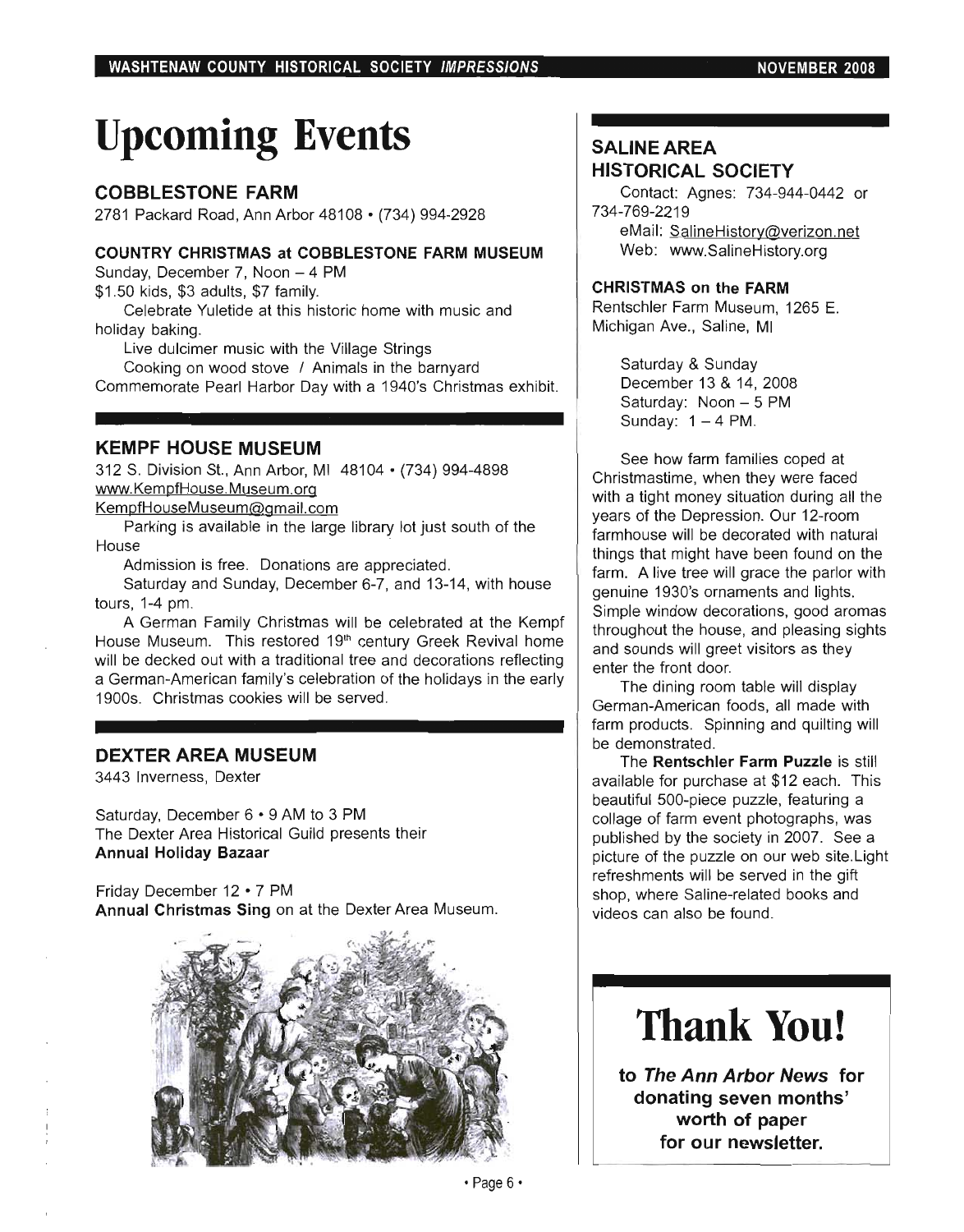### **1999 Grand Opening Picture**

Those already identified: iose aireaux identified

- $2<sub>1</sub>$  Carolyn Smith  $\overline{1}$ **2 Dean Street**
- $\overline{2}$
- Dean Smith<br>Andrew Haines 3
- Peggy Haines  $\overline{\mathbf{4}}$
- 6 Katie Gerdenich
- $\overline{7}$ Michael Gerdenich
- **1916 Julie Calhoun**  $16$  Judy Campan
- 
- 16 Joe O'Neal<br>17 Margaret Koykka Cowan
- 19 Patty Creal  $\frac{1}{2}$  Tally Block
- <sup>2</sup> John Hilton<br>Satura Hilton
- $24$  Mary Lincolness and  $24$
- 25 Nancy **Littleto**<br>25 Nancy March
- 
- 25 Nancy Major<br>26 Esther Warzynski
- $\sim$  Louis vers  $\frac{1}{2}$  Report Dynamics
- 36 Ray Detter<br>44 Lars Biorn
- 
- 49 Cliff Sheldon
- $\frac{1}{2}$  CHI Christian 5 July Christian<br>. . . <del>.</del>
- 55 Ann Edwards<br>59 Ted Ligibel
- 
- 61 Elizabeth Bishop
- 64 Marilyn March Brown  $\frac{1}{2}$  and  $\frac{1}{2}$  and  $\frac{1}{2}$  and  $\frac{1}{2}$
- 65 Anne Reuter<br>68 Patricia Levenick
- 
- 69 Doug Kelley
- 70 Richard Levenick  $7 \cdot 1$  Terrata Levernon
- 80 Nancy Bishop Reserved to 1991.<br>September 1992 Nancy Bishop Reserved to 1992.
- 
- 80 Nancy Bishop<br>82 Angela DelVecchio 83 Angela Berveedino<br>1. B
- $8 + 1000$
- 
- 84 Ronald Bishop<br>87 Patricia Thompson
- r amoia mompson 95 Beverly Chethika<br>15 Beverly Chethika
- 95 Beverly Chethik
- 97 George Sexton
- 98 Don Riddering<br>99 Mary Sexton
- 

### **FROM AN ANN ARBOR NEWS ARTICLE DATED 1968 "RememberWhen ?"**

''The Ann Arbor Historical Commission has recommended the city purchase the Town House House House House House Hotel site at  $301-301-301-301$ purchase the Town House Hotel site at 301-303 E. Ann St. for possible use as a historical square. In a letter to City Council, the commission said the property 'does not seem to have any special historical significance in itself [not true!] but said it is in an historically significant area<br>being a part of Ann Arbor's first fine residential district.' d part of Anii Anoor Shiist fille fesidential district.<br>The site was only the site was one that was one the site was one the site was only the site was only the site w

home of the social dangers of the social dangers and the social that the social that the social that the social that the social that the social that the social that the social that the social that the social that the socia home of the socially prominent George Danforth family but that the building has been remodeled to such an extent that the original structure is obliterated. He said the area involved will eventually be developed into a civic center, mall or park area and all the property fronting on it will become especially valuable as sites or important public or private buildings. He said the commission believes 'any property in this area which is, or becomes, available for purchase by the city at a reasonable price, should be acquired at once." Should be acquired at once.

book Lost Ann Arbor, page 92  $\sigma$  and book is for show and the book is the book is the book is for short shop. book Lost Ann Arbor, page 92 {The book is for sale in our gift shop]. The hotel was never purchased by the city and was demolished in June 1971 after it partially collapsed. The site has been a parking lot ever since



**George Danforth House**